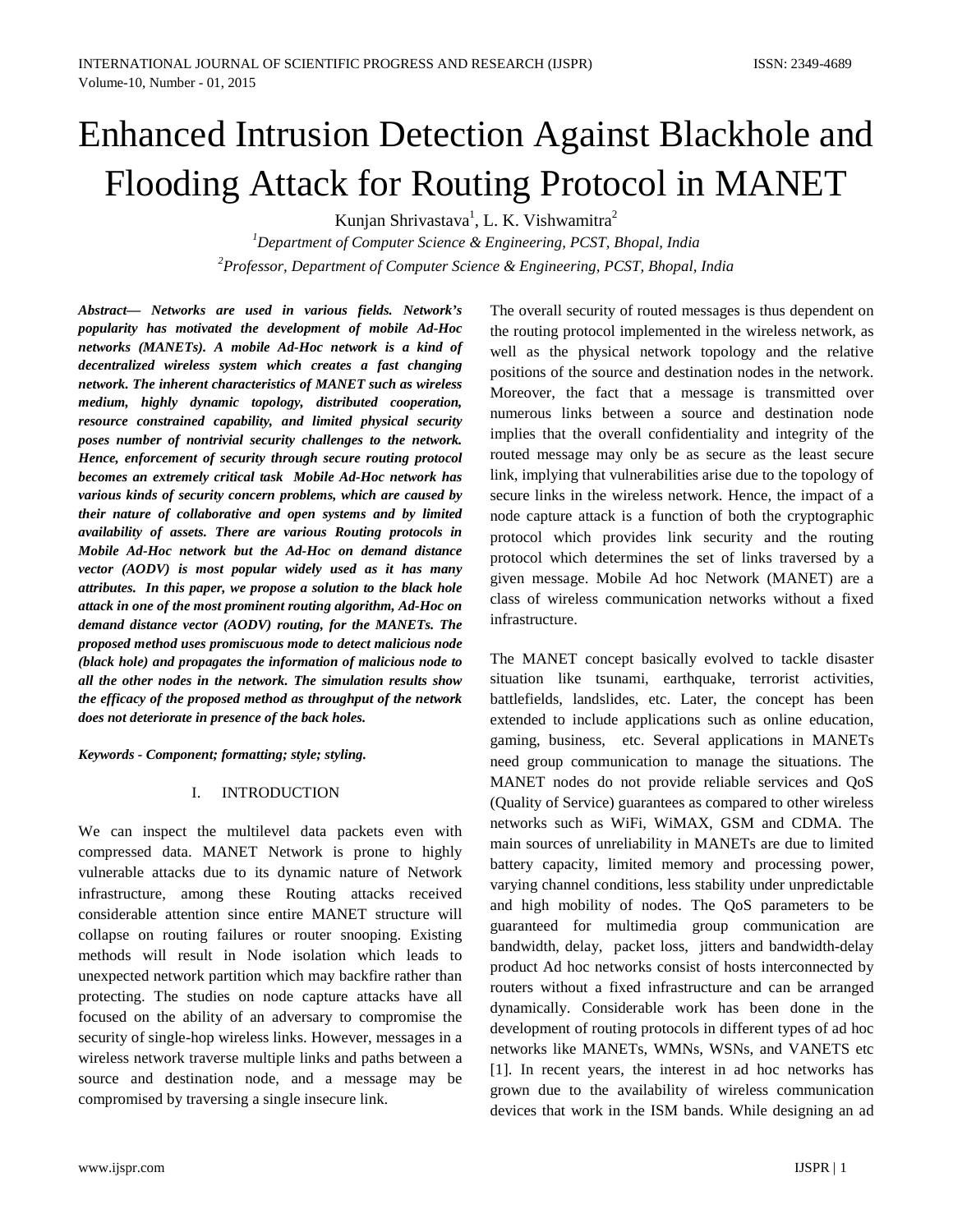hoc network in particular we are concerned with the capabilities and limitations that the physical layer imposes on the network performance. Since in wireless networks the radio communication links are unreliable so it is desirable to come up with an integrated design comprising of physical, MAC and network layers[2]. The main vision of MANET is to support robust and efficient operation in wireless networks by incorporating routing functionalities at each mobile node. For such designing aspects of ad hoc networks Routing based approach, Information-theoretic approach, Dynamic control approach or Game- theoretic approach has been implemented [3].

In MANET to support mobile computing a mobile host must be able to communicate with other mobile hosts which may not lie within it' s radio transmission range. Hence routing protocols will need to perform four important functions as determination of network topology, maintaining network connectivity, transmission scheduling and channel assignment, and packet routing. Routing protocols in MANETs were developed based on the design goals of minimal control overhead, minimal processing overhead, multi hop routing capability, dynamic topology maintenance and loop prevention [1].

## II. SECURITY CONSIDERATIONS

We aim at achieving a security enhanced MANET protocol that fulfils the following main objectives. The objectives mitigate threats that are relevant in practice. The proposed concept is described in subsequent chapters.

## *Protection of communication channels:*

In MANETs, communication between wireless devices is realized via an open broadcast medium. Compatible devices, in the range of a sending device are capable of receiving all contents of the transmission. Furthermore, they are capable of sending similar or equal contents on the medium. So far, security was not in the focus of the design of these networks. The proposed concept implements mechanisms for the protection of communication channels. It achieves confidentiality of all transmitted data on a hop-by-hop (direct link) basis and it protects from eavesdropping. Authentication and integrity assessment of a remote device precedes any data transmission. Protected communication channels are established in the field. All devices within transmission range exchange shared secrets for the protection of transmissions.

The key exchange mechanism also uses the TPM whereby hardware protection against man-in the-middle -type threats is achieved.

#### *Protection of privacy:*

The provided solution protects the privacy of users of a device against peers. Unintended traceability, recognition and assignment of single device, and thereby its user, is confined to the link-layer. Pseudonymous TPM keys, the secured key exchange and transmission mechanisms support the protection of privacy. Solutions on higher and lower communication layers, as well as revealing device characteristics, are not in focus of this work. Cross-layer security is e.g. discussed in [4].

## *Protection of routing tables:*

Routing tables have to be protected from malicious manipulation in order to counter a variety of threats. Unsecured MANETs suffer from outsider and insider attacks, aiming to inject wrong routing information (e.g. black hole, loops). The dissemination of maliciously manipulated routing information must be prevented. For our solution it is assumed that devices with a correct software state do not manipulate routing information maliciously. Thus, attacks either come from outsider devices or from manipulated software on known devices. The TPM and its integrity measurement mechanisms allow devices to recognize manipulations of neighbouring devices. Routing messages of manipulated devices are dropped and not forwarded in the network.

## *Protection of cryptographic keys:*

Capturing of devices by an adversary is a serious concern for mobile equipment. Especially, pre-shared keys need to be protected even if devices are stolen. The provided solution does not require any pre-shared and MANET-wide symmetric keys which are expected to increase the vulnerability of the whole network. Instead it relies on asymmetric keys stored in the TPM. Identity keys and storage keys cannot be compromised by software means. Physical manipulations to TPMs are possible but difficult, expensive and time consuming. All other cryptographic keys utilized in the communication between devices are freshly created, bound to a well known system state and of short temporal validity.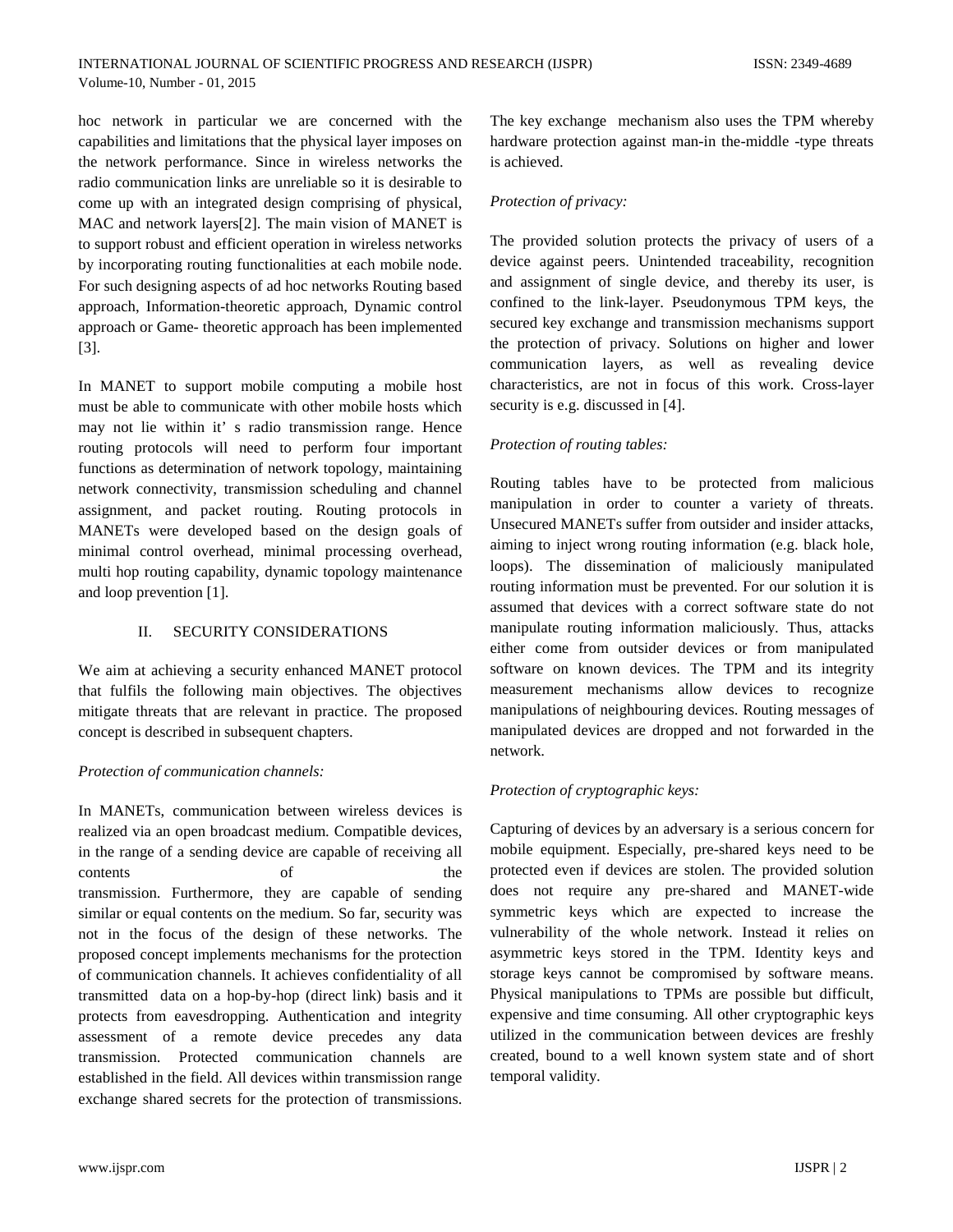#### *Trust in MANET:*

Trust is a very acute feature that be influenced by on indeterminate situations and is used for judgment building on collaborating with strange members. It comprises creation and updation of trust. In overall, trust administration and status administration are always used but it is not always the fact. There always lies a variance between the trust and reputation. Golbeck [5] explains nearly three main assets of trust in order to social network. Trust could not be totally transitive in terms of mathematical. For example, if X trusts Y, and Y trusts Z, it does not guarantee that X trusts Z.

#### III. ROUTING ATTACKS IN MANET

There are various means and ways to attacks in MANET by malicious node(s), for example, sending false messages numerous times, false routing data, and promoting false links to disorder routing actions. Various routing attacks against MANET [5] protocols are deliberated in brief. Here some of the critical and vital routing attacks are taken in consideration.

#### *3.1 Flooding attack (DoS)*

Attacker is meant for exhausting the mobile Ad-Hoc network's all resources, for example bandwidth and other resources of a node, for example computational efforts and battery energy or to interrupt the routing main operations to reason undecorated degradation in performance of network. Such as, AODV [6] protocol, any malicious node could spread huge number of RREQs in a very short span of time to a target node which does not exist actually in the network. For this situation, no node would reply to these RREQs, and finally this request, RREQs, would flood the whole ad hoc network. In the result form, all of the nodes of Ad-Hoc network get overwhelm with battery power and network bandwidth of network would be spent and could prime to denial-of service.



Fig 1: Blackhole Attack in AODV

#### *3.2 Blackhole attack*

A black hole is created with the opponent at the main centre. The opponent traps the traffic of the network close to a compromised in this type of attack. Basically the attacker offers an attractive path to the neighbouring nodes. This attack can also be paired with other attacks like packets dropping, denial of service, replay of knowledge, selective forwarding [7].

#### *3.3 Link spoofing attack*

This is an attack where a malicious node broadcast false links with all those nodes which are not direct neighbours of the node to interrupt routing operations. Such as, in the OLSR, an attacker could spread a false link with a all those nodes which have target's two-hop neighbours. And undoubtedly, this serious reasons the group of target nodes to choice the malicious node, which is to be its own MPR [7].



Fig 2: Link Spoofing Attack

#### *3.4 Wormhole attack*

Here the opponent connects two distant parts of the network and convey messages received in different part of the network to the other. A lower latency link is used to pass the messages in this type of network [7].



Fig 3: Wormwhole Attack on reactive routing.

#### IV. RELATED WORK

AODV routing protocol performs both unicast and multicast routing. It maintains the route as long as they are needed by the source node. It uses the sequence number field to avoid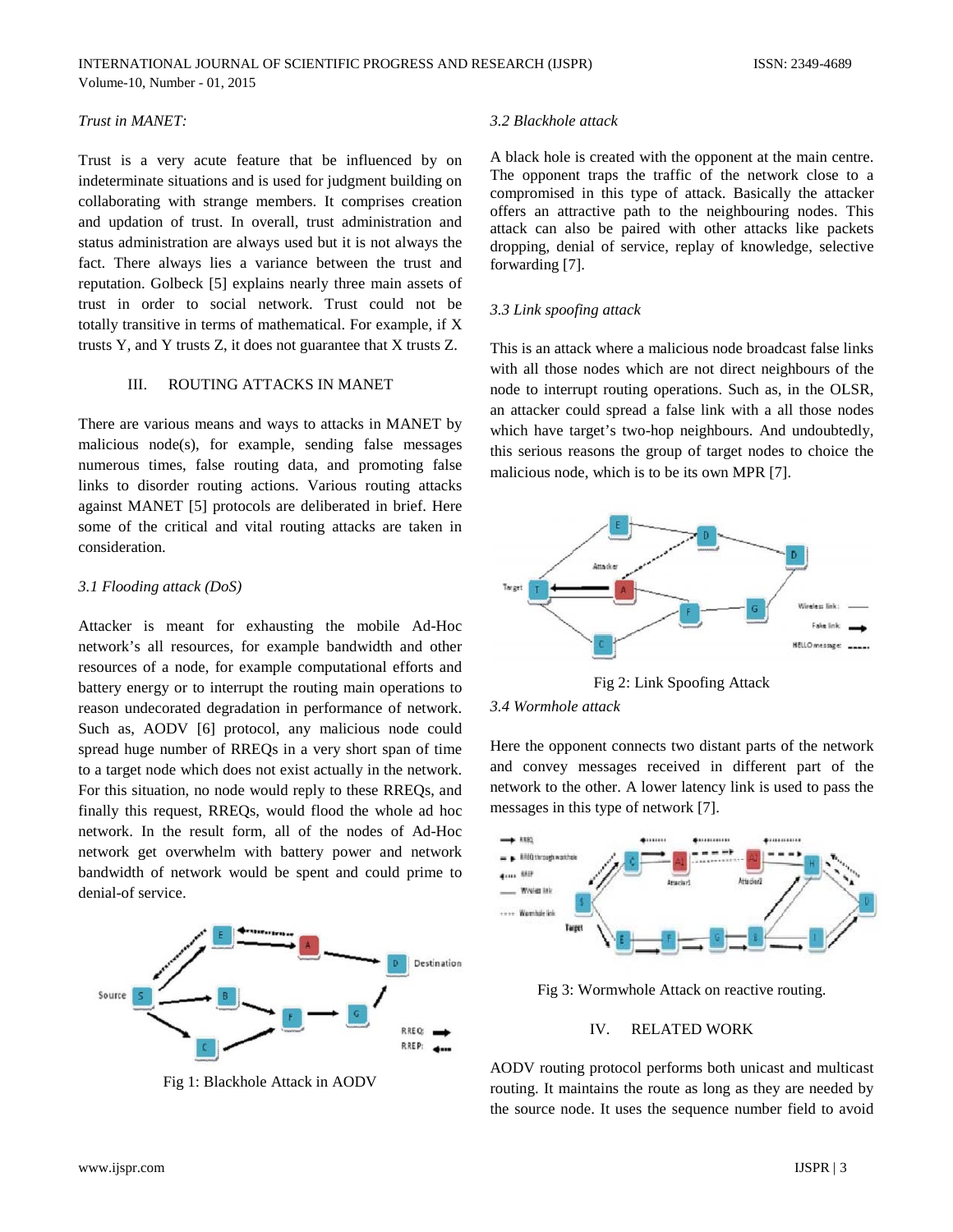the looping and to ensure the freshness of the route. As wireless network are prone to path breakage due to the mobility of the nodes, fading environment etc., so it is beneficial to provide some stable routes which can improves the performance of AODV protocol. Many researchers have proposed changes in the AODV protocol for increasing the efficiency, stability and security [8] [9] [10] of the MANETs. The main problems that should be considered are energy efficiency and security in Ad-Hoc networks.

The resources present in MANET are limited, e.g., battery power MANET is very important resource as it has limited life and are not easily rechargeable. So we have to reduce the energy consumption in MANET by using an efficient routing algorithm for data transmission. Considering the above problems Gomez et al. proposed the PARO protocol which evaluated the distance between two nodes and after the distance calculation determine the transmission power needed to reduce power consumption. In PARO protocol it is assumed that each node can directly communicate with the other entire node in the network (a one-hop network). A sending node uses the maximum power to transmit the first packet to the destination node and receives the ACK packet from destination. Then it determines the distance from itself to destination node and computes the minimum power needed for data transmission. Because the network is fully connected in PARO, broadcasting messages to the source and the destination node result in extra power consumption.

Yang et al. have proposed a PAMP (Power aware multipath routing protocol) where routes are created by calculating the remaining power of nodes and recorded in RREQ packets. When destination node receives this RREQ packet it calculates the amount of power needed for data transmission and compares the both. If remaining power is less than the required power then destination node waits for the next RREQ consequently very long delay occurs in the route creation process. Wang et al. have proposed a power efficient routing and maintenance protocol in MANET which removes some drawbacks of PAMP protocol. This protocol mainly considers the transmission bandwidth between two nodes and creates the routes on the basis of the power available for the data transmission in those routes. Vadival et al. have proposed energy efficient with secured reliable routing protocol (EESRRP) for MANET. This protocol creates the routes on the basis of some threshold value of the power and packet drop ratio using AODV protocol. A new power aware multicast routing protocol for MANET which similar to the PAMP protocol but has less overheads is proposed by

Varaprasad et al. If path breakage occurs in the MANET then lot of energy wasted in the creation of the new routes, due to flooding of RREQ packets. Pan et al. have proposed a local repair mechanism for on-demand routing in MANET.

This protocol repairs the route locally whenever route breakage occurs, without notifying the RERR message to the source node and reduces the overheads of route maintenance. But they did not consider the security and the battery power of the nodes. Security in MANET is another big issue in current days. The proper security mechanism for detecting the possible attacks in AODV routing protocol needs to be incorporated for the security. Much type of attacks are possible in MANET and the most frequent one is packet dropping attack. John and Vivekanandan have proposed a framework for secure routing in Mobile and Ad-Hoc network. This protocol focus on cooperation in packet forwarding. A context-free protocol there is no need to know whether nodes are selfish are not, so this protocol does not need to track node's behavior to build a context consequently avoiding all the troubles caused by context maintenance. Such a context-free solution is very different from traditional context-based ones and must be designed in a totally new way. But in this protocol security mainly depends on the cooperation of the nodes. A secure energy efficient routing protocol for wireless Ad-Hoc networks has been proposed by Mahimkar et al. which selects the paths along nodes with a higher reputation number and higher residual battery capacity.

In Mobile and Ad-Hoc network the power with the node is a scarce resource, which cannot be replaced. Also the very applications of MANET for real life scenario makes it prone to attack by the external/internal agencies. Many methods have been proposed to look in to those problems but a lot of overhead is associated with them. Therefore, in this work an energy shaving routing scheme using dynamic route shortening and local route repair mechanism id developed. A security mechanism is also designed by using the trust value of the node to locate the reliable communication path which detects the malicious node in the network.

#### V. PROPOSED WORK

It is necessary that no node could identify packet format during packet delivering process. Our proposed approach does exactly the same We propose a method which uses promiscuous mode of the node. This mode allows a node to intercept and read each network packet that arrives in its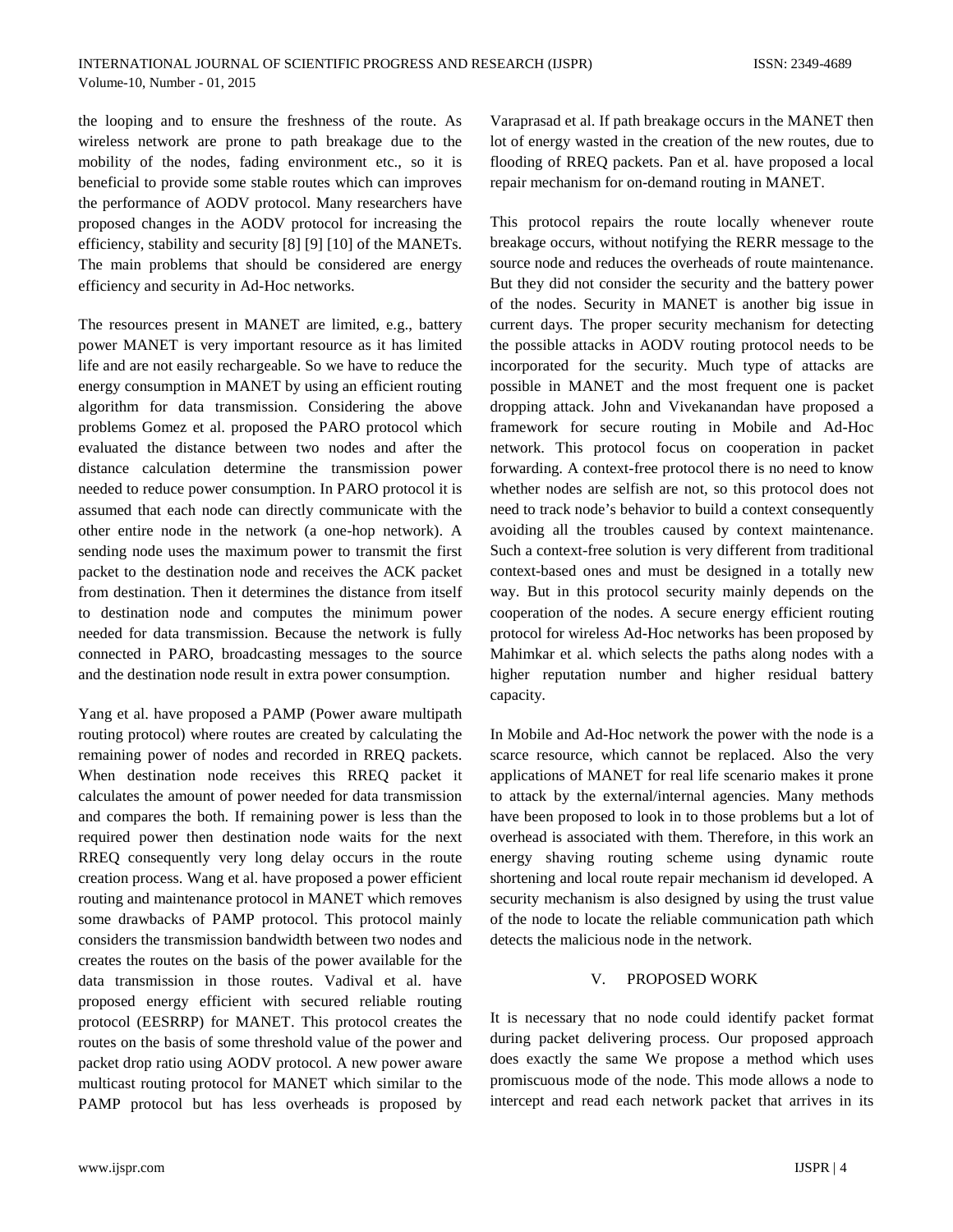entirety, in other words, promiscuous mode means that if a node A within the range of node B, it can overhear communication to and from B even if those communication do not directly involve A.



Fig 4: Algorithm of Proposed Work

## VI. SIMULATION AND RESULT ANALYSIS

The performance of proposed algorithms is implemented on network simulator (NS-2) and the results are compared with original AODV to check the performance. So by the result comparison we can say the now there are less blackhole effects in the network and now AODV performs better than the original AODV. To reduce the packet dropping attack in the network the security mechanism is implemented a new Format Packet in the network and hence improving the performance of the network by, reducing infected number of packets in attack environment in the network. The simulation parameters used to implement the proposed algorithms have been tabulated in Table 1.

## TABLE 1: SIMULATION PARAMETERS USED IN SIMULATION

| Simulation Time | 360 seconds             |
|-----------------|-------------------------|
| Protocol        | AODV and AFP(Developed) |
| Area:           | 800 x800                |
| Traffic         | APF1/APF2               |
| Channel         | Wireless                |

| Operation mode | 802.11           |
|----------------|------------------|
| Mobility       | Random waypoint  |
| Antenna        | Omni directional |
| IFO            | 100              |
| <b>Nodes</b>   | 50               |
| <b>IFQLEN</b>  | 1000             |

The following parameters have been used for evaluation of the performance of proposed algorithms:

Number of infected Nodes: The total number of infected nodes in the Adhoc network. First of all we presents the results of security implementation part. The results are computed by tracing the output files generated by NS-2 simulator during simulation for all the proposed approaches. The performance of proposed algorithms are evaluated on the network with 50 nodes.







Graph 2: It shows the number of DoS infected packets after implementing Existing work and proposed work.

Graphs 1, 2 and explicitly shows that the performance of the our proposed corporative Intrusion Detection System work over existing work.